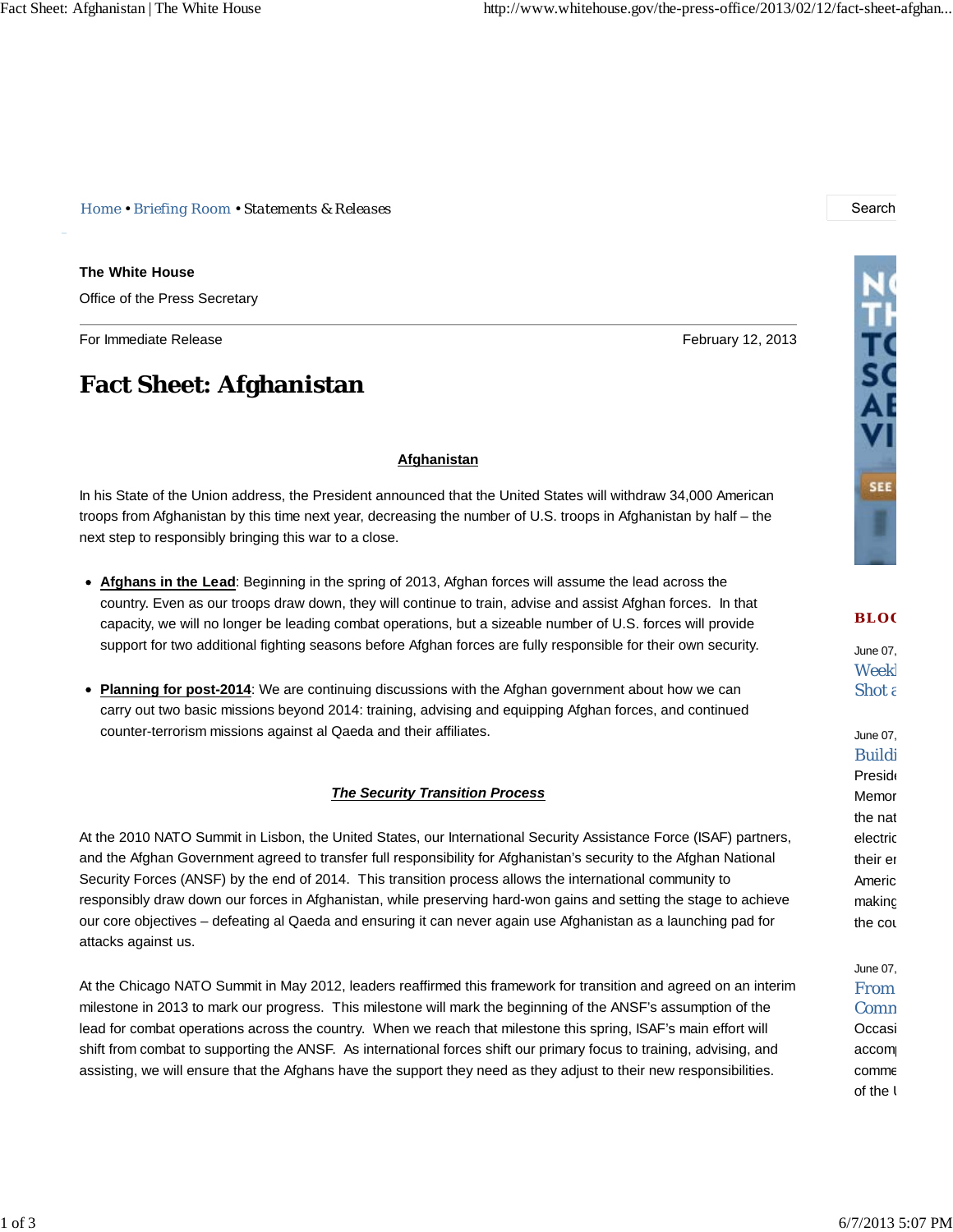Today, Afghan forces are already leading nearly 90 percent of operations, and by spring 2013, they will be moving into the operational lead across the country. These forces are currently at a surge strength of 352,000, where they will remain for at least three more years, to allow continued progress toward a secure environment in Afghanistan.

**VIEW A**

records **Librarie** 

As the international community's role shifts and Afghan forces continue to grow in capabilities, coalition troop numbers will continue to decrease in a planned, coordinated, and responsible manner. By the end of 2014, transition will be complete and Afghan Security Forces will be fully responsible for the security of their country.

## *Supporting Political Transition*

The United States believes that Afghan-led peace and reconciliation is ultimately necessary to end violence and ensure lasting stability of Afghanistan and the region. As the President has said, the United States will support initiatives that bring Afghans together with other Afghans to discuss the future of their country. The United States and the Afghan Government have called upon on the Taliban to join a political process, including by taking those steps necessary to open a Taliban office in Qatar. We have been clear that the outcomes of any peace and reconciliation process must be for the Taliban and other armed opposition groups to end violence, break ties with Al Qaeda, and accept Afghanistan's constitution, including its protections for the rights of all Afghan citizens.

The Afghan Government will be holding presidential and provincial council elections in April 2014 and the United States intends to provide technical assistance and funding to support a fair and inclusive process.

## *The U.S. Role After 2014*

In May 2012, President Obama and President Karzai signed a Strategic Partnership Agreement to cement our long-term relationship in the areas of social and economic development, security, and regional cooperation. The United States remains fully committed to a long-term strategic partnership with the Afghan Government and the Afghan people. The steps we are taking now are intended to normalize our relationship, including withdrawing troops in a way that strengthens Afghan sovereignty and the Afghan state, rather than abandoning it, as the international community did in the 1980's and 90's.

While it is too soon to make decisions about the number of forces that could remain in Afghanistan after 2014, any presence would be at the invitation of the Afghan Government and focused on two distinct missions: training, advising and equipping Afghan forces, and continued counter-terrorism missions against al Qaeda and their affiliates. As we move towards decisions about a long-term presence, we will continue to assess the situation on the ground in Afghanistan, assess the capabilities of the Afghan National Security Forces, and consult with our Afghan and international partners. We also continue negotiations on a Bilateral Security Agreement with the Afghan Government that would provide the protections we must have for any U.S. military presence after 2014. We hope that agreement can be completed as soon as possible.

Consistent with our goal of ensuring that al Qaeda never again threatens the United States from Afghan soil, the United States has committed to seek funds annually to support training, equipping, advising, and sustaining the ANSF. Helping to fund the ANSF is the best way to protect the investment we all have made to strengthen Afghanistan and insulate it from international terrorist groups.

Strengthening Afghan governance and economic development is also key to achieving our core objective. We've made significant economic and development progress in the past decade, but Afghanistan will require substantial international assistance through the next decade to grow its private sector and promote its integration in greater